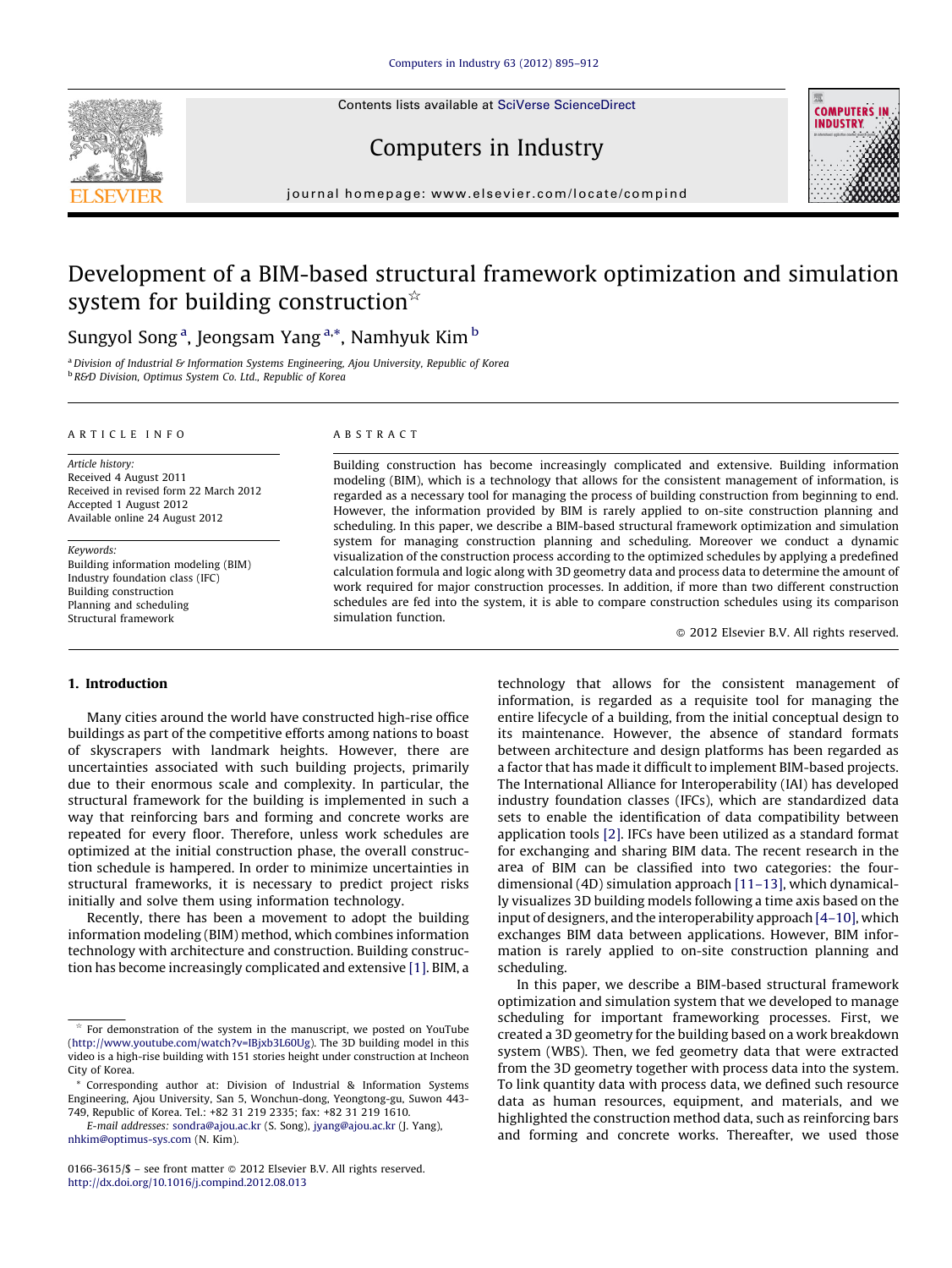construction method data to create detailed items for process data. Finally, we created a construction schedule by inputting calculation formula and calculation logic into the system to determine the workload required for each crucial process, and we performed dynamic visualization depending on the optimized schedule acquired from a 4D simulation function. If the structure of the process data, the properties of the resource data, etc., are changed, the construction schedule is automatically changed and a new simulation result can be obtained. Moreover, the system can compare more than two different construction schedules through a comparison simulation to help a user predict project results easily and accurately.

#### 2. Literature review

BIM identifies building elements (walls, slabs, windows, doors, and stairs) by their attributes (functions, structures, usage, and others) using parametric technology, and it reflects any changes in the building elements immediately into the building configuration information by recognizing the relations between those attributes. Therefore, the characteristics of building elements and their relational information can be obtained by simulation using model data, which makes it possible to make rapid decisions during a construction project. In addition, BIM not only provides predictable information with regard to quantity, cost, schedules, and materials but also makes it possible to perform data analysis depending on structure and environment [\[3\].](#page--1-0) Research on utilizing information technology in the construction industry is separated into two categories: compatibility experiments using a neutral format such as IFCs and 4D simulation using dynamic visualization for 3D geometry.

Research on the compatibility of IFCs is classified as follows: an interoperability test method in terms of IFC data structure or geometry data, a system implementation method for verifying interoperability, and a data exchange method [\[4–6\]](#page--1-0). These areas of research have only focused on compatibility in terms of geometry information reflecting a design schedule for targeted compatibility tests, and consequently, some attribute information was taken into consideration. In the meantime, Kiviniemi [\[7\]](#page--1-0) highlighted certain problems that arose from a building information exchange using IFCs in terms of geometry representation. In particular, there are some complicated problems involving the conversion and mapping of an information model during data conversion from geometry data generated through different representation methods into an IFC format. These problems include the conversion between the boundary representation (B-Rep) model and the solid model. An additional process is required to address these problems [\[8\]](#page--1-0). More recently, some collaborations have attempted to share a 3D geometry model by extending the IFC data model [\[9,10\].](#page--1-0) Although this extended model is still in the conceptual phase, it has been adopted as a standard information model in many commercial building design systems for data management using IFCs.

Research on a 4D simulation has focused on the management of a construction schedule and an implementation of the dynamic simulation environment for processes. Tulke et al. [\[11\]](#page--1-0) proposed a dynamic collaboration framework that automatically creates a construction schedule through a business process reengineering approach and dynamically simulates cost calculation in connection with the schedule. However, geometry information is applied only to visualization through 4D simulation while it is additionally connected to the system separate from the construction schedule, which shows that conventional methods cannot be avoided. In the meantime, Tulke and Hanff [\[12\]](#page--1-0) implemented a 4D simulation system that automatically connects geometry information based on data stored in a building model with time schedules to plan a

construction sequence. However, the system could not break from the existing frame, which is merely a simple connection between geometry information and the schedule. Chau et al. [\[13\]](#page--1-0) implemented the functions necessary for managing 3D geometry models, schedules, and dynamic resources on the 4D information system platform called Graphics for Construction and Site Utilization. However, this platform did not suggest results for developing an actual system or applications; it simply provided conceptual definitions for important factors to be included in the 4D simulation.

#### 3. Hierarchical structure of a structural framework

#### 3.1. Overview

A building can be defined as a hierarchical structure consisting of multiple building elements and work information. A structural framework consists of several zonings. A zoning is a conceptual unit used in the organization of building structures or building plans. Depending on the size of the building, a zoning may be a single floor or a part of a floor, or it may consist of several floors. In addition, zonings can be divided into multiple subzonings. A zoning includes construction work data, and more than one building member (for example, the 100th column on the first floor) is assigned to the construction work data with work-type data such as a lift and installation for the assigned member. Work-type data include the resource attributes necessary for carrying out individual works for a target construction project. Work time and cost are calculated based on the quantity and work-type attributes of the member assigned for the construction work data. The time and cost of all the construction work data at the same sibling are added to obtain the parent construction work data for a zoning, and the time and cost are determined according to a hierarchical structure. When a user inputs the expected construction date into the system, the start time and finish time of the construction work data are determined by adding the start time to the calculated work time. The rest time of the construction work data are determined based on the hierarchical tree of the structural framework. Therefore, the schedule data for the entire construction process are determined, and these data are used to perform the 4D simulation.

Creating a structure for a structural framework, as shown in [Fig.](#page--1-0) 1, begins with 3D CAD modeling of a building based on WBS. First, an IFC file is exported from the 3D CAD modeling system to obtain the input data for the geometry information and the construction structure information from the CAD system, which carried out the architectural modeling. Then, an Excel file is exported from the 3D CAD modeling system to obtain input data for quantity information. Our structural framework optimization and simulation system creates a hierarchical structure based on input data from the IFC file and the Excel file. A user creates a construction method based on the definition of largescale work and small-scale work, and the user assigns the construction method to the building elements in the framework construction structure. The construction method generates large-scale work and small-scale work for building elements automatically, and the framework construction structure is extended. The user inputs human resources, equipment, and material resources in the extended framework construction structure; the calculation process is executed; and work time, start time, and cost are calculated. When the work time, start time, and cost of all the small-scale work are calculated, the work time and cost of construction are determined. The final calculated framework construction structure is used for 4D simulation as schedule data.